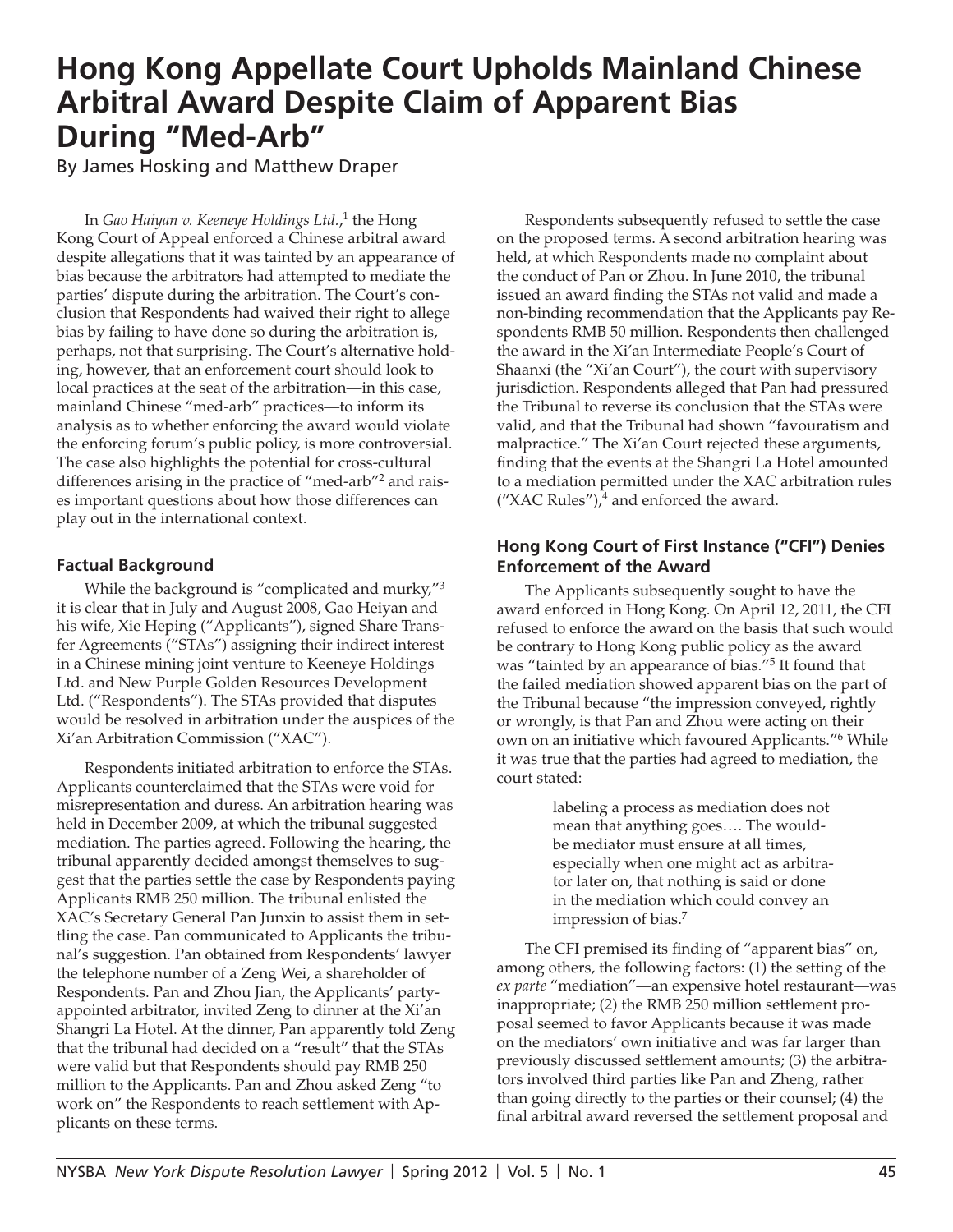declined to enforce the STAs; and (5) the award favored the Applicants.<sup>8</sup>

In reaching this conclusion, the CFI rejected two arguments by Applicants. First, it found that Respondents had not waived their right to allege bias at the enforcement stage by failing to do so during the arbitration. The CFI found Respondents were excused from raising the allegation earlier because, "if the Arbitration Tribunal were actually biased, their complaint would be rejected and they would lose everything."<sup>9</sup> Further, the CFI noted that under the XAC Rules, Pan, the XAC Secretary General, may have been the one to decide whether the Tribunal was biased.<sup>10</sup>

Second, the CFI found that it was not prohibited from undertaking its public policy analysis even though the Xi'an Court rejected Respondents' bias arguments in the course of confirming the Award. "That does not prevent the Hong Kong Court from considering the question of bias from the viewpoint of Hong Kong public policy. This is because Hong Kong public policy may well be different from public policy in Xi'an."<sup>11</sup>

# **Hong Kong Court of Appeal Overturns CFI and Enforces Award**

Applicants appealed the CFI's ruling and, on December 2, 2011, the Court of Appeal reversed. It found that Respondents had waived their right to object to the conduct of the mediation at the enforcement stage because they failed to object during the arbitration. The Court noted that the XAC Rules explicitly provide for waiver when a party fails to object to procedural irregularities during the arbitration.<sup>12</sup>

The Court held in the alternative that there was no actual or apparent bias on the part of the Tribunal. The Court noted that in Hong Kong an award will not be enforced if it "would be contrary to the fundamental conceptions of morality and justice of [Hong Kong]."<sup>13</sup> It added that "a determination by an impartial and independent Tribunal which is not influenced, or seen to be influenced, by private communications are basic to notions of justice and morality in Hong Kong."<sup>14</sup>

The Court found, however, that the Xi'an Court was "in a much better position to ascertain the facts and to decide whether those facts established a case of actual or apparent bias," $15$  adding that, "[s]uch a finding, though not binding, is entitled to serious consideration by our court."16 The Court found that the CFI "should have given more weight to the decision of the Xian Court,"17 in its consideration of whether the conduct of the "mediation" demonstrated bias in violation of Hong Kong public policy:

> although one might share the learned Judge's unease about the way in which the mediation was conducted because

mediation is normally conducted differently in Hong Kong, whether that would give rise to an apprehension of bias, may depend also on an understanding of how mediation is normally conducted in the place where it is conducted. In this context, I believe due weight must be given to the Xian Court refusing to set aside the Award.<sup>18</sup>

The Court reasoned that the public policy exception to enforcement "does not mean, for example, if it is common for mediation to be conducted over dinner at a hotel in Xian, an award would not be enforced in Hong Kong, because, in Hong Kong, such conduct, might give rise to an appearance of apparent bias."<sup>19</sup>

### **Court of Appeal's Surprising Approach to a Public Policy Analysis**

Article  $V(2)(b)$  of the New York Convention<sup>20</sup> provides: "Recognition and enforcement of an arbitral award may also be refused if the competent authority in the country where recognition and enforcement is sought finds that...[t]he recognition or enforcement of the award *would be contrary to the public policy of that country*" (emphasis added). Most jurisdictions interpret Article V(2)(b) to mean that only the enforcement forum's public policy is relevant.<sup>21</sup> The Court of Appeal's consideration of, and marked deference to, mainland Chinese notions of what constitutes apparent bias is therefore surprising.

The Court of Appeal cited to the English High Court decision in *Minmetals Germany GmbH v. Ferco Steel Limited*<sup>22</sup> for the proposition that "any suggestion that under the guise of allegations of substantial injustice procedural defects in the conduct of an arbitration which have already been considered by the supervisory court should be reinvestigated by the English courts on an enforcement application is to be most strongly deprecated."<sup>23</sup> The *Minmetals* court's deference to the supervisory court's recognition of the award was due in part to "the great weight be attached to the policy of sustaining the finality of the determination of properly referred procedural issues by the courts of the supervisory jurisdiction."<sup>24</sup>

However, reliance on the reasoning in *Minmetals* seems misplaced for two reasons. First, the court in *Minmetals* in fact reviewed the underlying facts presented to the supervisory court and independently concluded that "the application to the Beijing court to revoke the second award appears to have been bound to fail."25 Second, in *Minmetals,* the Chinese and English public policy concerns under analysis appear to have been identical.26 But in *Keeneye*, the Xi'an Court had obviously not considered Hong Kong's public policy and, as the CFI concluded, "Hong Kong public policy may well be different from public policy in Xian."<sup>27</sup> While the Court of Appeal appropriately considered the Xi'an Court's factual conclu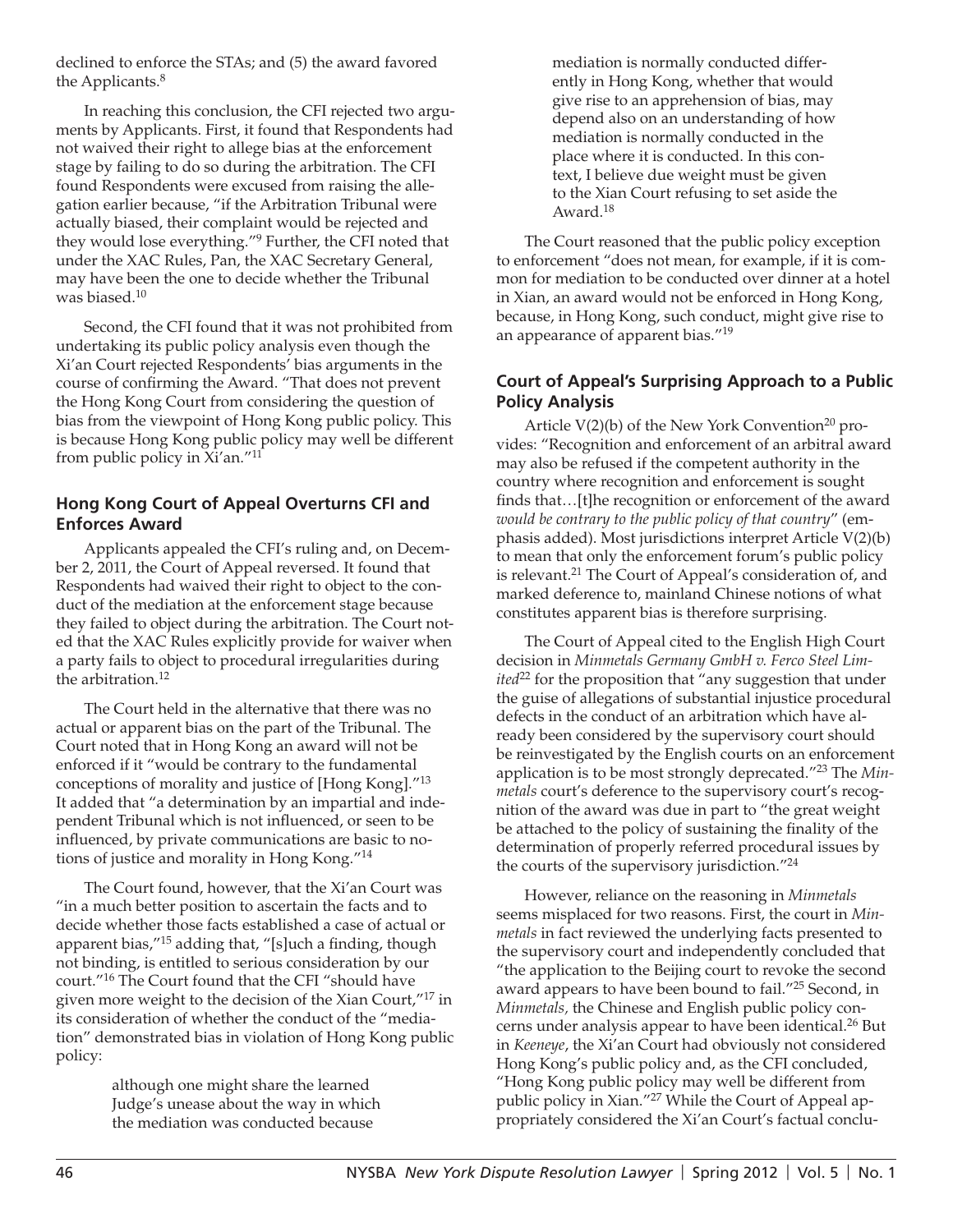sions and determinations of Chinese law, deferring to its analysis when considering Hong Kong public policy goes farther than courts are generally willing to go in most New York Convention jurisdictions.<sup>28</sup>

### **What Does the Decision Mean for Med-Arb?**

The risks and potential benefits of med-arb have been covered in depth elsewhere.<sup>29</sup> Some jurisdictions have legislated to provide procedural safeguards to mitigate the complexities associated with med-arb. For example, Hong Kong's recent amendment to its arbitration ordinance explicitly recognizes the use of med-arb and possibility of *ex parte* communications during the mediation, but provides that if the mediation is unsuccessful, the arbitrator must disclose any confidential communications if material to the arbitration proceeding.<sup>30</sup> Arbitral institutions, the XAC among them, have also provided med-arb guidelines in their rules.<sup>31</sup>

In *Keeneye*, the CFI judge was careful to state that there was nothing inherently wrong with the med-arb process<sup>32</sup> but he then went on to note the "self-evident difficulties" that create a risk of a "mediator turned arbitrator appearing to be biased."<sup>33</sup> Most importantly, the CFI was concerned with the mediator's need for unilateral dealings with the parties in which he could learn confidential information that might affect the outcome of the arbitration if the mediation failed.<sup>34</sup> U.S. courts, while not prohibiting med-arb, have also expressed the same concerns and emphasized the need to "agree to certain ground rules at the outset."<sup>35</sup> This heightened sensitivity to perceptions of bias clearly influenced the outcome in the CFI Decision.

The Court of Appeal, while expressing some "unease" about the way in which the mediation was conducted, proceeded on the basis that it was a "mediation" for purposes of the XAC Rules and, as discussed above, was more willing to consider the Xi'an Court's interpretation of the probity of the conduct surrounding the mediation. In this respect, one could argue that in the specific context of alleged "apparent bias" and its necessary focus on how the reasonable person may view the allegations, it might be appropriate to look to the cultural norms prevalent at the seat of arbitration (and in this case mediation). This appears to be the Court of Appeal's point in stating that whether the conduct of the mediation "would give rise to an apprehension of apparent bias, may depend also an understanding of how mediation is normally conducted in the place where it was conducted."36 Faced with the possibility of conflicting cultural perspectives on the mechanics of med-arb, perhaps the Hong Kong Court of Appeal's hybrid approach of considering Hong Kong public policy through the lens of mainland Chinese business custom is a useful compromise. On the other hand, it is a bold departure from the traditional approach to an enforcing court's public policy analysis.

Given the unusual facts surrounding the failed "mediation," it is unclear what weight the *Keeneye* decision will have in subsequent cases involving med-arb—either in Hong Kong or in other (particularly UNCITRAL Model Law) jurisdictions. Indeed, the CFI judge expressed "serious reservations" that the meeting at the Shangri La Hotel constituted a "mediation" at all.<sup>37</sup> But if nothing else, the *Keeneye* decision is a timely warning that users of med-arb must pay careful attention to its mechanics and to recording the parties' consent thereto, so as to minimize any appearance of bias. This issue is all the more important where the award may be subject to scrutiny by a foreign enforcement court in a jurisdiction in which attitudes to hybrid dispute resolution may be different. The parties to a med-arb cannot count on other courts displaying the same degree of cultural forbearance as that evinced by the Hong Kong Court of Appeal in the *Keeneye* decision.

#### **Endnotes**

- 1. *Gao Haiyan and another v. Keeneye Holdings Ltd. and another*, CACV 79/2011, High Court of the Hong Kong Special Administrative Region Court of Appeal, Hon Tang VP, FOK JA and Sakhrani J (December 2, 2011) ("Court of Appeal Decision").
- 2. The term "med-arb" is used here to encompass any of the variations on proceedings in which a decision-maker acts as both mediator and arbitrator, regardless of how he or she is first appointed. In this case, the arbitrators were appointed and sat as arbitrators before one of them acted as a mediator and then subsequently reverted to being an arbitrator.
- 3. Court of Appeal Decision, ¶ 7.
- The XAC Rules provide that if the parties agree, the tribunal may "conduct mediation at any time before the rendering of an award" (Art. 36) and such mediation "may be conducted by the arbitral tribunal or the presiding arbitrator…[or w]ith the approval of the parties, any third party may be invited to assist the mediation, or they may act as mediator" (Art. 37).
- 5. *Gao Haiyan and another v. Keeneye Holdings Ltd. and another*, [2011] 3HKC 157, High Court of the Hong Kong Special Administrative Region, Court of First Instance, Reyes J. (April 12, 2011) "CFI Decision"), ¶ 99. The CFI Decision arose from Respondents' application to set aside an *ex parte* order of enforcement from August 2, 2010.
- 6. CFI Decision at ¶ 63.
- 7. *Id.*, ¶ 79.
- 8. *Id.*, ¶¶ 52-80.
- 9. *Id.*, ¶ 87.
- 10. *Id.*, ¶ 88.
- 11. *Id.*, ¶ 96.
- 12. Court of Appeal Decision at ¶¶ 52-55.
- 13. *Id.*, ¶ 105.
- 14. *Id.*, ¶ 109.
- 15. *Id.*, ¶ 64.
- 16. *Id*.
- 17. *Id.*, ¶ 68.
- 18. *Id.*, ¶ 102.
- 19. *Id.*, ¶ 105.
- 20. The New York Convention, or The Convention on the Recognition and Enforcement of Foreign Arbitral Awards (1958), provides for the enforcement of foreign arbitral awards in 146 countries. The